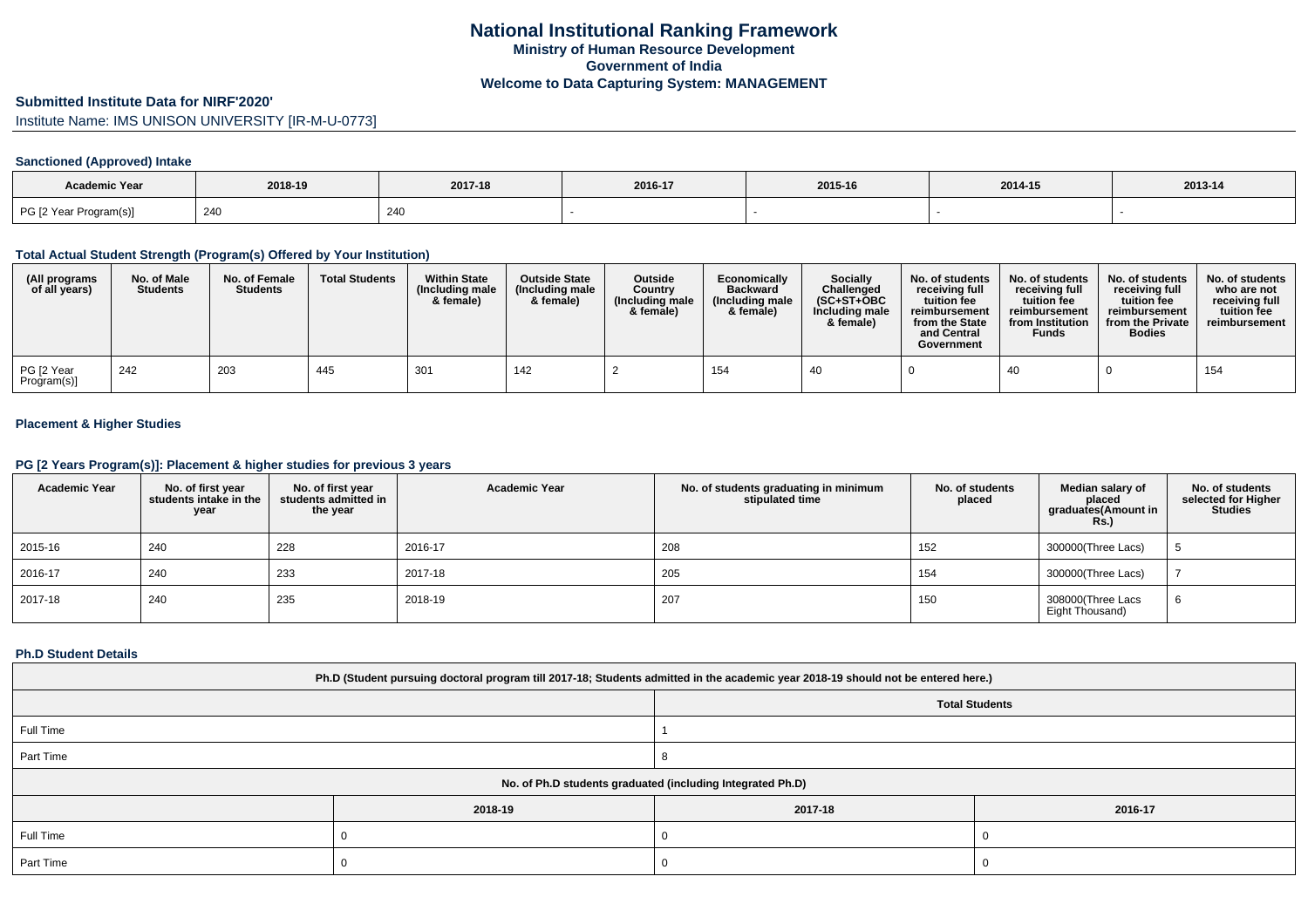#### **Financial Resources: Utilised Amount for the Capital expenditure for previous 3 years**

| Academic Year                                                                                                                                                                  | 2018-19                                                                   | 2017-18                                                                 | 2016-17                                                                     |  |  |  |
|--------------------------------------------------------------------------------------------------------------------------------------------------------------------------------|---------------------------------------------------------------------------|-------------------------------------------------------------------------|-----------------------------------------------------------------------------|--|--|--|
|                                                                                                                                                                                | <b>Utilised Amount</b>                                                    | <b>Utilised Amount</b>                                                  | <b>Utilised Amount</b>                                                      |  |  |  |
| Annual Capital Expenditure on Academic Activities and Resources (excluding expenditure on buildings)                                                                           |                                                                           |                                                                         |                                                                             |  |  |  |
| Library (Books, Journals and e-Resources only)                                                                                                                                 | 1536596 (Fifteen Lakh Thirty Six Thousand Five Hundred<br>Ninety Six)     | 1567826 (Fifteen Lakh Sixty Seven Thousand Eight Hundred<br>Twenty Six) | 1326991 (Thirteen Lakh Twenty Six Thousand Nine Hundred<br>Ninety One)      |  |  |  |
| Expenditure on setting up/upgradation of laboratory                                                                                                                            | 2877305 (Twenty Eight Lakh Seventy Seven Thousand Three<br>Hundred Five ) | 625280 (Six Lakh Twenty Five Thousand Two Hundred Eighty                | 7317995 (Seventy Three Lakh Seventeen Thousand Nine<br>Hundred Ninety Five) |  |  |  |
| Other expenditure on creation of Capital Assets (For setting up<br>classrooms, seminar hall, conference hall, library excluding<br>expenditure on Land , Building, Roads etc.) | 182918 (One Lakh Eighty Two Thousand Nine Hundred<br>Eighteen)            | 7691 (Seven Thousand Six Hundred Ninety One)                            | 0 (Zero)                                                                    |  |  |  |

## **Financial Resources: Utilised Amount for the Operational expenditure for previous 3 years**

| <b>Academic Year</b>                                                                                                                                                                           | 2018-19                                                                            | 2017-18                                                                               | 2016-17                                                                            |  |  |  |
|------------------------------------------------------------------------------------------------------------------------------------------------------------------------------------------------|------------------------------------------------------------------------------------|---------------------------------------------------------------------------------------|------------------------------------------------------------------------------------|--|--|--|
|                                                                                                                                                                                                | <b>Utilised Amount</b>                                                             | <b>Utilised Amount</b>                                                                | <b>Utilised Amount</b>                                                             |  |  |  |
| <b>Annual Operational Expenditure</b>                                                                                                                                                          |                                                                                    |                                                                                       |                                                                                    |  |  |  |
| Salaries (Teaching and Non Teaching staff)                                                                                                                                                     | 36079536 (Three Crore Sixty Lakh Seventy Nine Thousand<br>Five Hundred Thirty Six) | 34083857 (Three Crore Forty Lakh Eight Three Thousand<br>Eight Hundred Fifty Seven)   | 30231213 (Three Crore Two Lakh Thirty One Thousand Two<br>Hundred Thirteen)        |  |  |  |
| Maintenance of Academic Infrastructure or consumables and<br>other running expenditures(excluding maintenance of hostels<br>and allied services, rent of the building, depreciation cost, etc) | 47956750 (Four Crore Seventy Nine Lakh Fifty Six Thousand<br>Seven Hundred Fifty)  | 39994152 (Three Crore Ninety Nine Lakh Ninety Four<br>Thousand One Hundred Fifty Two) | 39812818 (Three Crore Ninety Eight Lakh Twelve Thousand<br>Eight Hundred Eighteen) |  |  |  |
| Seminars/Conferences/Workshops                                                                                                                                                                 | 6774352 (Sixty Seven Lakh Seventy Four Thousand Three<br>Hundred Fifty Two)        | 8798000 (Eight Seven Lakh Ninety Eight Thousand)                                      | 10037271 (One Crore Thirty Seven Thousand Two Hundred<br>Seventy One)              |  |  |  |

## **Sponsored Research Details**

| <b>Financial Year</b>                    | 2018-19    | 2017-18 | 2016-17 |
|------------------------------------------|------------|---------|---------|
| Total no. of Sponsored Projects          |            |         |         |
| Total no. of Funding Agencies            |            |         |         |
| Total Amount Received (Amount in Rupees) | 300000     |         |         |
| Amount Received in Words                 | Three Lacs | Zero    | Zero    |

# **Consultancy Project Details**

| <b>Financial Year</b>                    | 2018-19 | 2017-18 | 2016-17 |
|------------------------------------------|---------|---------|---------|
| Total no. of Consultancy Projects        |         |         |         |
| Total no. of Client Organizations        |         |         |         |
| Total Amount Received (Amount in Rupees) |         |         |         |
| Amount Received in Words                 | Zero    | Zero    | Zero    |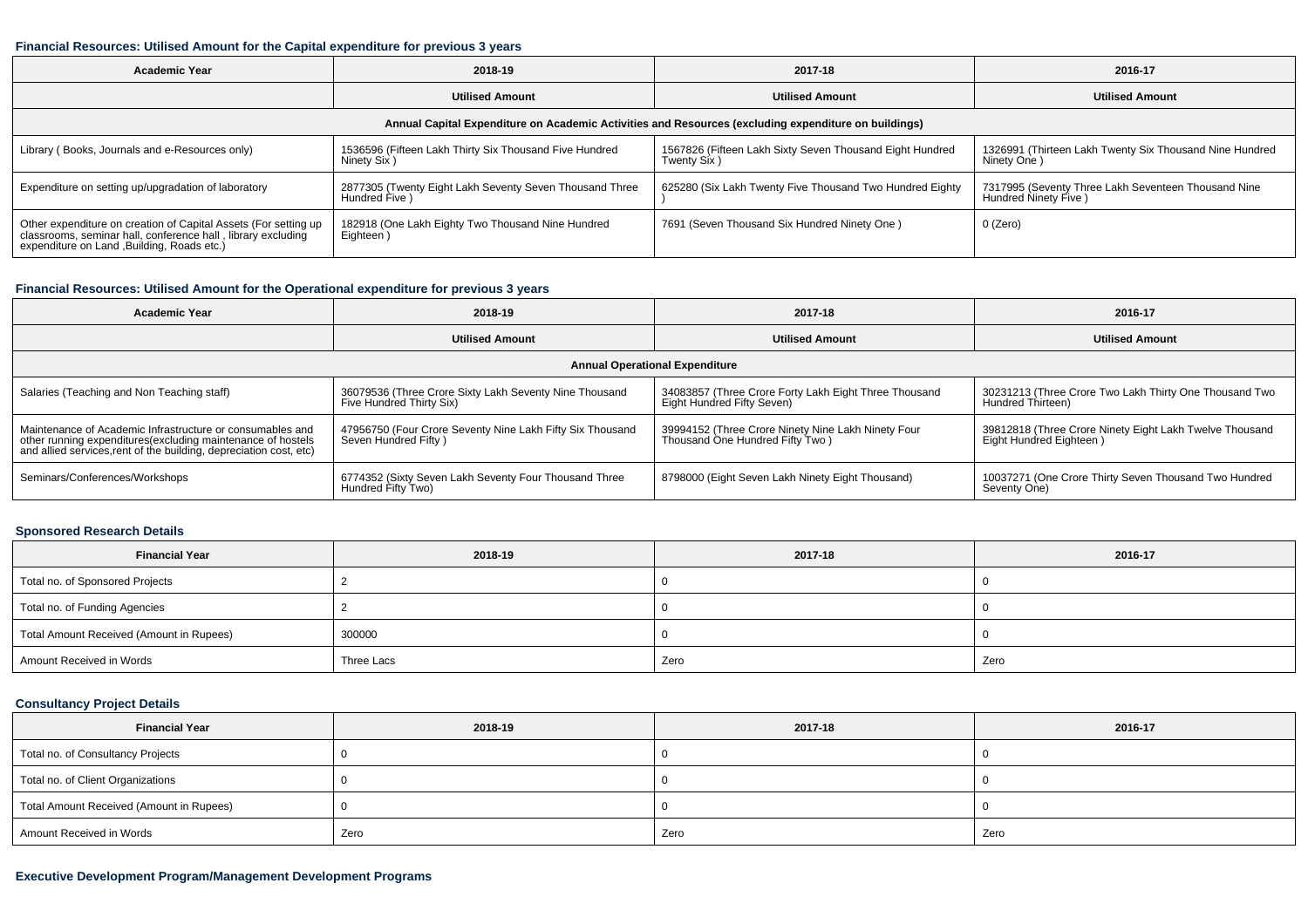| <b>Financial Year</b>                                                             | 2018-19 | 2017-18                      | 2016-17                       |
|-----------------------------------------------------------------------------------|---------|------------------------------|-------------------------------|
| Total no. of Executive Development Programs/ Management<br>Development Programs   |         |                              |                               |
| Total no. of Participants                                                         | -38     | 20                           | 15                            |
| Total Annual Earnings (Amount in Rupees)(Excluding Lodging<br>& Boarding Charges) | 100000  | 12500                        | 12020                         |
| Total Annual Earnings in Words                                                    | One Lac | Twelve Thousand Five Hundred | <b>Twelve Thousand Twenty</b> |

# **PCS Facilities: Facilities of physically challenged students**

| 1. Do your institution buildings have Lifts/Ramps?                                                                                                        | Yes, more than 80% of the buildings |
|-----------------------------------------------------------------------------------------------------------------------------------------------------------|-------------------------------------|
| 2. Do your institution have provision for walking aids, includingwheelchairs and transportation from one building to another for<br>handicapped students? | Yes                                 |
| 3. Do your institution buildings have specially designed toilets for handicapped students?                                                                | Yes, more than 60% of the buildings |

#### **Awards Details**

|                                                                                                              | 1. How many faculty member of your institution have received highly reputed national/international awards/recognition from central<br>government agencies in the previous academic year 2018-19 |                                        |                                                                                                                |                                                                                          |                                          |                            |                            |                               |                              |
|--------------------------------------------------------------------------------------------------------------|-------------------------------------------------------------------------------------------------------------------------------------------------------------------------------------------------|----------------------------------------|----------------------------------------------------------------------------------------------------------------|------------------------------------------------------------------------------------------|------------------------------------------|----------------------------|----------------------------|-------------------------------|------------------------------|
| Srno                                                                                                         | Name of the Faculty                                                                                                                                                                             | Name of the Award                      | Name of the Central<br>government<br>agency/international<br>agencies from where<br>award has been<br>received | <b>Address of the</b><br>Agency giving award                                             | <b>Contact Email ID of</b><br>the Agency | Year of receiving<br>award | Email ID of the<br>faculty | Contact no. of the<br>faculty | Is it<br>Fellowship?(Yes/No) |
|                                                                                                              | Dr Amit Adlakha                                                                                                                                                                                 | National Education<br>Leadership Award | <b>Business School</b><br>Affairs and Dewang<br>Mehta National<br><b>Education Award</b>                       | 401-403. Prime Plaza<br>Buiding near Asha<br>Parekh Hospital Santa<br>Cruz (west) Mumbai | rlbhatia@bschoolaffair<br>e.com          | 2019                       | amit.adlakha@iuu.ac        | 9837003584                    | No                           |
| 2. How many students of your institution have won international awards in the previous academic year 2018-19 |                                                                                                                                                                                                 |                                        |                                                                                                                |                                                                                          |                                          |                            |                            |                               |                              |

### **Accreditation**

#### **NBA Accreditation**1.Does your institute have a valid NBA Accreditation?explorer than the contract of the contract of the contract of the contract of the contract of the contract of the contract of the contract of the contract of the contract of the contract of the contract of the contract of

| <b>NAAC Accreditation</b>                                           |           |
|---------------------------------------------------------------------|-----------|
| <sup>1</sup> . Does your institute have a valid NAAC Accreditation? | <b>NO</b> |

# **Village Adoption**

| l Have vour institute adopted anv village under Unnat Bharat Scheme? | YES <sup>T</sup> |
|----------------------------------------------------------------------|------------------|
|----------------------------------------------------------------------|------------------|

## **Faculty Details**

| Srnc | <b>Name</b> | Age | <b>Designation</b> | Gender | Qualification | Experience (In<br>Months) | <b>Is Associated</b><br><b>Last Year</b> | <b>Currently</b><br>working with<br>institution? | <b>Joining Date</b> | <b>Leaving Date</b> | <b>Association type</b> |  |
|------|-------------|-----|--------------------|--------|---------------|---------------------------|------------------------------------------|--------------------------------------------------|---------------------|---------------------|-------------------------|--|
|------|-------------|-----|--------------------|--------|---------------|---------------------------|------------------------------------------|--------------------------------------------------|---------------------|---------------------|-------------------------|--|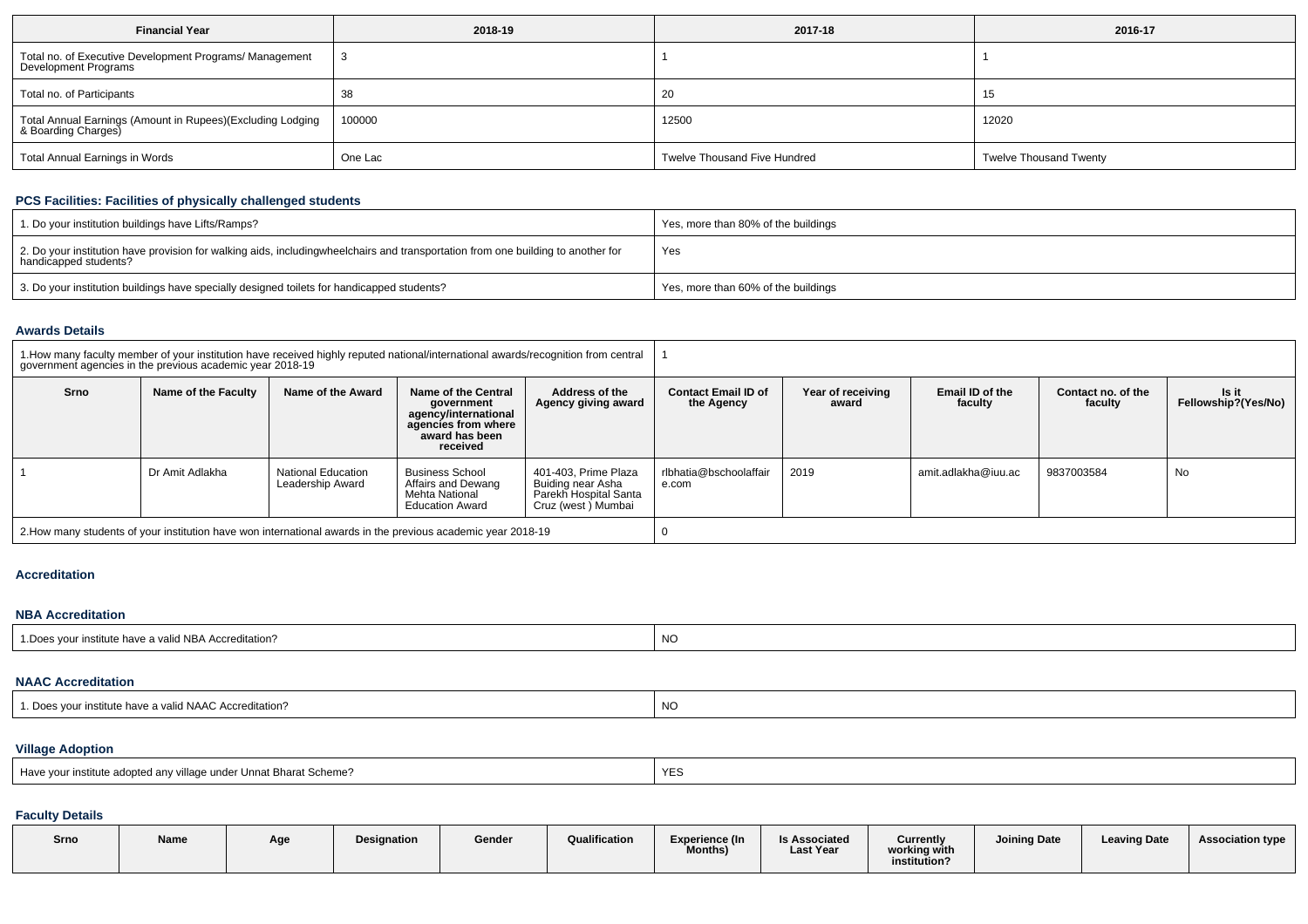| $\mathbf{1}$   | Dr Kalyani<br>Rangarajan             | 66     | Dean / Principal /<br>Director / Vice<br>Chancellor | Female | Ph.D       | 408            | Yes | Yes | 18-01-2019 | $\sim$                   | Regular                |
|----------------|--------------------------------------|--------|-----------------------------------------------------|--------|------------|----------------|-----|-----|------------|--------------------------|------------------------|
| $\overline{2}$ | Dr Tarak Nath<br>Shaw                | 67     | Associate<br>Professor                              | Male   | Ph.D       | 360            | Yes | Yes | 05-10-2015 | $\sim$                   | Adhoc/<br>Contractual  |
| 3              | Dr Tripti Sharma                     | 44     | Associate<br>Professor                              | Female | Ph.D       | 216            | Yes | Yes | 16-07-2016 | $\overline{\phantom{a}}$ | Regular                |
| $\overline{4}$ | Dr Parshuram G<br>Dangwal            | 56     | Assistant<br>Professor                              | Male   | Ph.D       | 396            | Yes | Yes | 15-04-2013 | $\ddotsc$                | Regular                |
| $\sqrt{5}$     | Dr Mohita Anand<br>Sharma            | 38     | Assistant<br>Professor                              | Female | Ph.D       | 132            | Yes | Yes | 03-10-2017 | $\sim$                   | Regular                |
| 6              | Dr K Ajay Singh                      | 49     | Professor                                           | Male   | Ph.D       | 336            | Yes | Yes | 10-04-2015 | $\overline{\phantom{a}}$ | Regular                |
| $\overline{7}$ | Dr Swati Bisht                       | 39     | Professor                                           | Female | Ph.D       | 192            | Yes | Yes | 01-07-2013 | --                       | Regular                |
| 8              | Raghav Upadhyai                      | 41     | Assistant<br>Professor                              | Male   | <b>NET</b> | 228            | Yes | Yes | 05-04-2013 | --                       | Regular                |
| 9              | Dr Farheen<br>Mujeeb Khan            | 33     | Assistant<br>Professor                              | Female | Ph.D       | 36             | Yes | Yes | 18-07-2019 | --                       | Regular                |
| 10             | Ms Yuvika Gupta                      | 37     | Assistant<br>Professor                              | Female | <b>NET</b> | 120            | Yes | Yes | 01-04-2016 | --                       | Regular                |
| 11             | Dr Pooja Rani                        | 33     | Assistant<br>Professor                              | Female | Ph.D       | 72             | Yes | Yes | 14-10-2019 | --                       | Regular                |
| 12             | Dr Shalini Singh                     | 33     | Assistant<br>Professor                              | Female | Ph.D       | 108            | Yes | Yes | 03-07-2017 | --                       | Regular                |
| 13             | Sharad Krishna                       | 63     | Professor                                           | Male   | PGDM       | 456            | Yes | Yes | 17-07-2017 | --                       | Adhoc /<br>Contractual |
| 14             | Dr Rakesh Kumar<br><b>Dhar Dubey</b> | 42     | Assistant<br>Professor                              | Male   | Ph.D       | 216            | Yes | Yes | 26-08-2015 | --                       | Regular                |
| 15             | Dr Garima                            | 31     | Assistant<br>Professor                              | Female | Ph.D       | 60             | Yes | Yes | 21-10-2019 | --                       | Regular                |
| 16             | Harleen Kaur                         | 30     | Assistant<br>Professor                              | Female | <b>NET</b> | 84             | Yes | Yes | 19-11-2018 | --                       | Regular                |
| 17             | Dr Ashulekha<br>Gupta                | 46     | Assistant<br>Professor                              | Female | Ph.D       | 204            | Yes | Yes | 01-07-2017 | --                       | Regular                |
| 18             | Dr Gaurav Chopra                     | 35     | Assistant<br>Professor                              | Male   | Ph.D       | 60             | Yes | Yes | 11-01-2018 | --                       | Regular                |
| 19             | Dr Manisha<br>Dhiman                 | 33     | Assistant<br>Professor                              | Female | Ph.D       | 48             | Yes | Yes | 01-08-2019 | --                       | Regular                |
| 20             | Sandeep M<br>Khanwalker              | 59     | Professor                                           | Male   | <b>MBA</b> | 444            | Yes | Yes | 23-10-2017 | $\sim$                   | Adhoc /<br>Contractual |
| 21             | Dr Namrata<br>Prakash                | 50     | Assistant<br>Professor                              | Female | Ph.D       | 168            | Yes | Yes | 01-07-2013 | $\overline{\phantom{a}}$ | Regular                |
| 22             | Vijay Kumar<br>Sharma                | 32     | Assistant<br>Professor                              | Male   | <b>NET</b> | 108            | Yes | Yes | 10-07-2017 | --                       | Regular                |
| 23             | Shagun Tyagi                         | 26     | Assistant<br>Professor                              | Female | M.COM      | $\overline{2}$ | Yes | Yes | 12-09-2019 | $\overline{\phantom{a}}$ | Adhoc /<br>Contractual |
| 24             | Dr Gargi Pant<br>Shukla <sup>7</sup> | $32\,$ | Assistant<br>Professor                              | Female | Ph.D       | 120            | Yes | Yes | 01-07-2016 | $\ddotsc$                | Regular                |